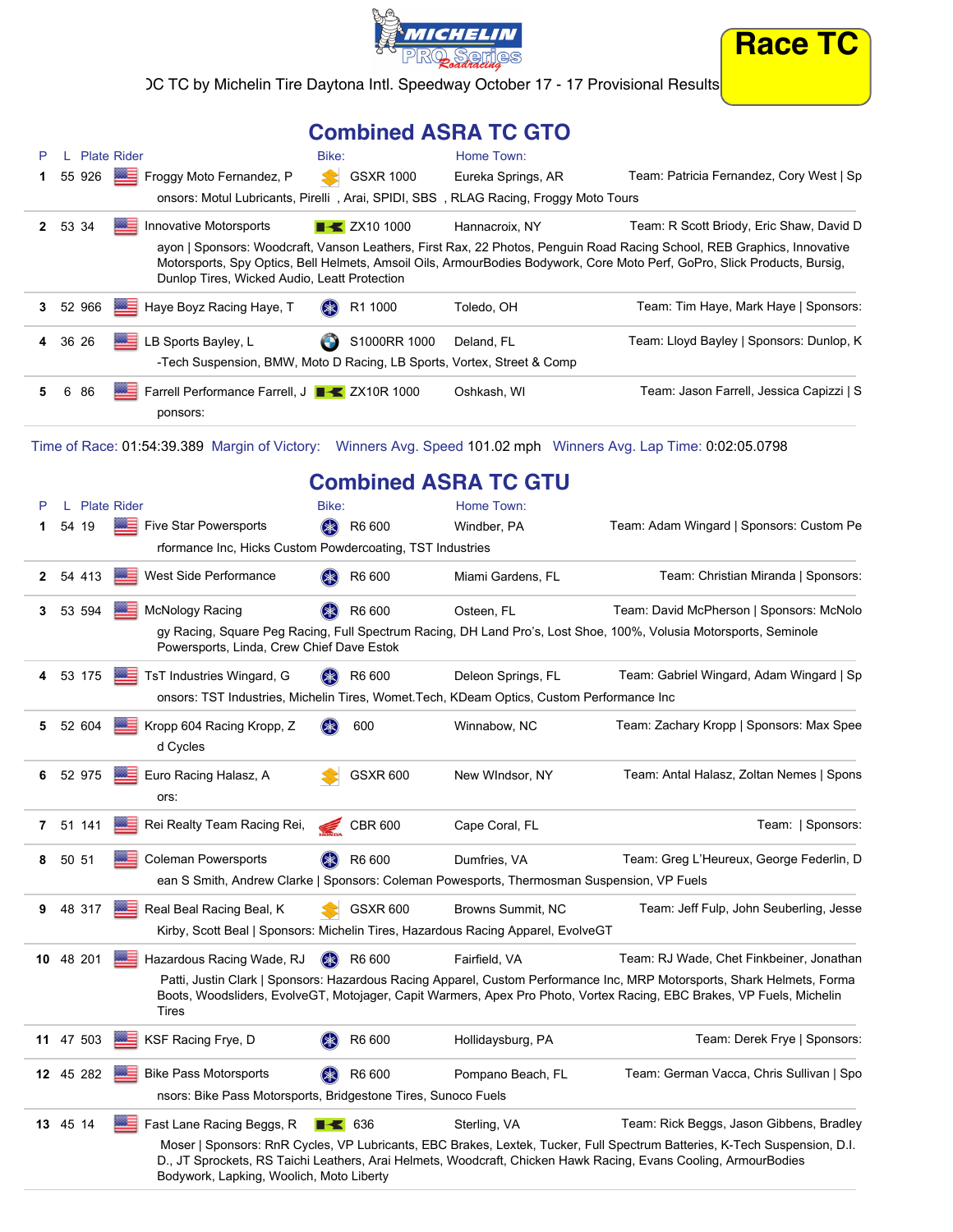|              |                | 14 41 618 | <b>Back</b>        | Team Sloth Yampolskiy, A<br>ponsors:                                                          | <b>SK</b>  | R6 600                            |                             | Team: Alex Yampolskiy, Alex Spellman   S                                                                                                                               |
|--------------|----------------|-----------|--------------------|-----------------------------------------------------------------------------------------------|------------|-----------------------------------|-----------------------------|------------------------------------------------------------------------------------------------------------------------------------------------------------------------|
|              |                | 15 28 214 |                    | AGS Racing Alvarado, E<br>Edward Alvarado   Sponsors:                                         |            | R6 600                            | Hollywood, FL               | Team: Mauricio Roque, Mauricio Roque Jr,                                                                                                                               |
|              |                | 16 18 121 |                    | Team Street and Comp                                                                          |            | $\blacksquare$ 636                | Campbell Hall, NY           | Team: Darrin Klemens   Sponsors:                                                                                                                                       |
|              |                | 17 18 28  |                    | Brew Crew Racing Ryan, P<br>nsors:                                                            |            | $\overline{\phantom{1}}$ ZX6R 636 | Yonkers, NY                 | Team: Darrin Klemens, Patrick Ryan   Spo                                                                                                                               |
| 18           | $\overline{7}$ | -78       |                    | Coughlin Racing Coughlin, C                                                                   | $(* )$     | 600                               |                             | Team:   Sponsors:                                                                                                                                                      |
| 19           | 4              | 58        |                    | + Power Palacios, D<br>Sponsors:                                                              |            | 636                               |                             | Team: Dean Palacios, Samir Betancourt                                                                                                                                  |
| 20           | 4              | 18        |                    | Kirk Tulloch Fastoys Tulloch,                                                                 | (米)        | 600                               |                             | Team: Kirk Tulloch   Sponsors:                                                                                                                                         |
| 21           | 1              | 950       |                    | M Lord Nubbington Schoff, J                                                                   |            | 636                               |                             | Team: Jeff Schoff   Sponsors:                                                                                                                                          |
| 22           | 1              | 620       |                    | Pool Boy Racing Ortega, D<br>Anthony's Leatherworks, Arlington Collision                      |            | 600                               | Lake in the Hills, IL       | Team: Dan Ortega, Carl Soltisz   Sponsor<br>s: Anderson Racing, TSE, MD Racing, Dunlop, Dainese, Shoei Helmets, Ferodo-BrakeTech, Sharkskinz, Zero Gravity,            |
|              |                |           |                    |                                                                                               |            |                                   | <b>Combined ASRA TC GTL</b> |                                                                                                                                                                        |
| Р            | L              |           | <b>Plate Rider</b> |                                                                                               | Bike:      |                                   | Home Town:                  |                                                                                                                                                                        |
| 1            |                | 49 9      |                    | JoeyO Racing Osowski, S<br>Racing                                                             | (米)        | FZ07 700                          | Villa Rica, GA              | Team: Sean Osowski, Robert Bettencourt  <br>Sponsors: Hotbodies Bodywork, Clearwater Lights, Paintless Dent Removal, Star Cycle, Sunoco Fuels, Vortex Racing, Joey O   |
| $\mathbf{2}$ |                | 49 929    |                    | Team Coming in Hot Hofman,                                                                    |            | SVs 650                           | Waupun, WI                  | Team: Ray Hofman, Jason Knudsen   Sponso<br>rs: Vortex Racing, Pirelli Tires, Bell Helmets, GoPro, Magura, Factory Effex, Engine Ice, Farrell Performance, MotoVid     |
| 3            |                | 48 711    |                    | Roaring Toyz Fisher, R<br>Ferreira   Sponsors: Roaring Toyz, Czaia Law, Pirelli Tires, Yamaha |            | FZ07 689                          | Sarasota, FL                | Team: Robert Fisher, Gino Angella, Alex                                                                                                                                |
|              |                | 47 996    |                    | Mean Gene Racing Mitchell,<br>onsors:                                                         |            | SV 650                            |                             | Team: Doug Hasser, William Mitchell   Sp                                                                                                                               |
| 5            |                | 45 617    |                    | Moore Family Racing Moore, <b>Noting All Accord</b> Ninja 400<br>illiam Moore Sr   Sponsors:  |            |                                   |                             | Team: Mikayla Moore, William Moore Jr, W                                                                                                                               |
| 6            |                | 44 128    |                    | Ready-to-Rip Pedro, B<br>Ventures                                                             | ×          | SV 650                            | Waialua, HI                 | Team: Billy Pedro, Tyler Hicks, Kris Lil<br>legard, Robert Lackey   Sponsors: Blue Paradise Moto Creations, Ready to Ride, Dunlop Tires, VP Fuels, Bell Helmets, World |
| 7            |                | 39 901    |                    | MIke Jones Racing Veisz, W                                                                    |            | SV 650                            | Longwood, FL                | Team: William Veisz   Sponsors:                                                                                                                                        |
| 8            |                | 36 131    |                    | 1833CJ Knows Czaia Law<br>ponsors:                                                            | <b>KIM</b> | 790                               | Bradenton, FL               | Team: Derek Newcomer, Stephen Bolden   S                                                                                                                               |
| 9            |                | 25 556    |                    | Scuderia Mezza Veloce                                                                         |            | Monster 1100                      | Bradenton, FL               | Team: Charles Worley   Sponsors:                                                                                                                                       |

Time of Race: 01:54:51.959 Margin of Victory: 16.918 Winners Avg. Speed 89.84 mph Winners Avg. Lap Time: 0:02:20.6522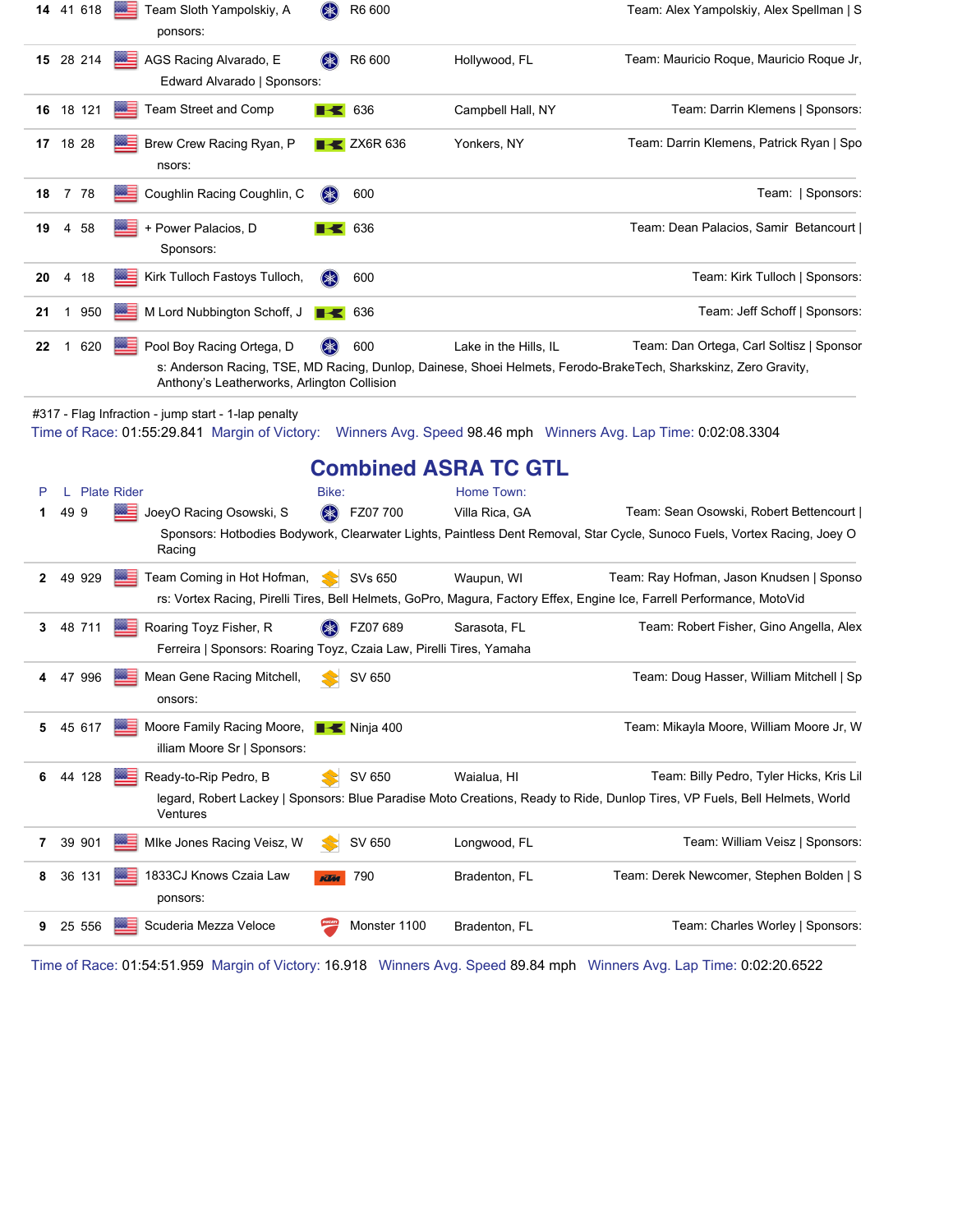|              |          |           |                             |                                                                                                                          |        |                         | <b>Combined ASRA TC Overall</b>  |                                                                                                                                                                                                                                                                                                  |
|--------------|----------|-----------|-----------------------------|--------------------------------------------------------------------------------------------------------------------------|--------|-------------------------|----------------------------------|--------------------------------------------------------------------------------------------------------------------------------------------------------------------------------------------------------------------------------------------------------------------------------------------------|
| P<br>1       |          | 55 926    | L Plate Rider<br><b>BBC</b> | Froggy Moto Fernandez, P                                                                                                 | Bike:  | <b>GSXR 1000</b>        | Home Town:<br>Eureka Springs, AR | Team: Patricia Fernandez, Cory West   Sp                                                                                                                                                                                                                                                         |
|              |          |           |                             | onsors: Motul Lubricants, Pirelli, Arai, SPIDI, SBS, RLAG Racing, Froggy Moto Tours                                      |        |                         |                                  |                                                                                                                                                                                                                                                                                                  |
| $\mathbf{2}$ | 54 19    |           |                             | <b>Five Star Powersports</b>                                                                                             |        | R6 600                  | Windber, PA                      | Team: Adam Wingard   Sponsors: Custom Pe                                                                                                                                                                                                                                                         |
|              |          |           |                             | rformance Inc, Hicks Custom Powdercoating, TST Industries                                                                |        |                         |                                  |                                                                                                                                                                                                                                                                                                  |
|              |          |           |                             |                                                                                                                          |        |                         |                                  |                                                                                                                                                                                                                                                                                                  |
| 3            |          | 54 413    |                             | West Side Performance                                                                                                    |        | R6 600                  | Miami Gardens, FL                | Team: Christian Miranda   Sponsors:                                                                                                                                                                                                                                                              |
| 4            | 53 34    |           |                             | <b>Innovative Motorsports</b><br>Dunlop Tires, Wicked Audio, Leatt Protection                                            |        | $\rightarrow$ ZX10 1000 | Hannacroix, NY                   | Team: R Scott Briody, Eric Shaw, David D<br>ayon   Sponsors: Woodcraft, Vanson Leathers, First Rax, 22 Photos, Penguin Road Racing School, REB Graphics, Innovative<br>Motorsports, Spy Optics, Bell Helmets, Amsoil Oils, ArmourBodies Bodywork, Core Moto Perf, GoPro, Slick Products, Bursig, |
| 5            |          | 53 594    |                             | <b>McNology Racing</b>                                                                                                   |        | R6 600                  | Osteen, FL                       | Team: David McPherson   Sponsors: McNolo                                                                                                                                                                                                                                                         |
|              |          |           |                             | Powersports, Linda, Crew Chief Dave Estok                                                                                |        |                         |                                  | gy Racing, Square Peg Racing, Full Spectrum Racing, DH Land Pro's, Lost Shoe, 100%, Volusia Motorsports, Seminole                                                                                                                                                                                |
| 6            |          | 53 175    |                             | TsT Industries Wingard, G<br>onsors: TST Industries, Michelin Tires, Womet. Tech, KDeam Optics, Custom Performance Inc   |        | R6 600                  | Deleon Springs, FL               | Team: Gabriel Wingard, Adam Wingard   Sp                                                                                                                                                                                                                                                         |
| 7            |          | 52 966    |                             | Haye Boyz Racing Haye, T                                                                                                 |        | R1 1000                 | Toledo, OH                       | Team: Tim Haye, Mark Haye   Sponsors:                                                                                                                                                                                                                                                            |
| 8            |          | 52 604    |                             | Kropp 604 Racing Kropp, Z<br>d Cycles                                                                                    | $(* )$ | 600                     | Winnabow, NC                     | Team: Zachary Kropp   Sponsors: Max Spee                                                                                                                                                                                                                                                         |
| 9            |          | 52 975    |                             | Euro Racing Halasz, A<br>ors:                                                                                            |        | <b>GSXR 600</b>         | New WIndsor, NY                  | Team: Antal Halasz, Zoltan Nemes   Spons                                                                                                                                                                                                                                                         |
|              |          | 10 51 141 | ⋙                           | Rei Realty Team Racing Rei,                                                                                              |        | <b>CBR 600</b>          | Cape Coral, FL                   | Team:   Sponsors:                                                                                                                                                                                                                                                                                |
|              | 11 50 51 |           |                             | <b>Coleman Powersports</b><br>ean S Smith, Andrew Clarke   Sponsors: Coleman Powesports, Thermosman Suspension, VP Fuels |        | R6 600                  | Dumfries, VA                     | Team: Greg L'Heureux, George Federlin, D                                                                                                                                                                                                                                                         |
|              | 12 49 9  |           |                             | JoeyO Racing Osowski, S                                                                                                  | (米)    | FZ07 700                | Villa Rica, GA                   | Team: Sean Osowski, Robert Bettencourt                                                                                                                                                                                                                                                           |
|              |          |           |                             | Racing                                                                                                                   |        |                         |                                  | Sponsors: Hotbodies Bodywork, Clearwater Lights, Paintless Dent Removal, Star Cycle, Sunoco Fuels, Vortex Racing, Joey O                                                                                                                                                                         |
|              |          | 13 49 929 |                             | Team Coming in Hot Hofman,                                                                                               |        | SVs 650                 | Waupun, WI                       | Team: Ray Hofman, Jason Knudsen   Sponso                                                                                                                                                                                                                                                         |
|              |          |           |                             |                                                                                                                          |        |                         |                                  | rs: Vortex Racing, Pirelli Tires, Bell Helmets, GoPro, Magura, Factory Effex, Engine Ice, Farrell Performance, MotoVid                                                                                                                                                                           |
|              |          | 14 48 317 | ▩☰                          | Real Beal Racing Beal, K<br>Kirby, Scott Beal   Sponsors: Michelin Tires, Hazardous Racing Apparel, EvolveGT             |        | <b>GSXR 600</b>         | Browns Summit, NC                | Team: Jeff Fulp, John Seuberling, Jesse                                                                                                                                                                                                                                                          |
|              |          | 15 48 201 |                             | Hazardous Racing Wade, RJ<br>Tires                                                                                       | (米)    | R6 600                  | Fairfield, VA                    | Team: RJ Wade, Chet Finkbeiner, Jonathan<br>Patti, Justin Clark   Sponsors: Hazardous Racing Apparel, Custom Performance Inc, MRP Motorsports, Shark Helmets, Forma<br>Boots, Woodsliders, EvolveGT, Motojager, Capit Warmers, Apex Pro Photo, Vortex Racing, EBC Brakes, VP Fuels, Michelin     |
|              |          | 16 48 711 | ⋙                           | Roaring Toyz Fisher, R                                                                                                   |        | FZ07 689                | Sarasota, FL                     | Team: Robert Fisher, Gino Angella, Alex                                                                                                                                                                                                                                                          |
|              |          |           |                             | Ferreira   Sponsors: Roaring Toyz, Czaia Law, Pirelli Tires, Yamaha                                                      |        |                         |                                  |                                                                                                                                                                                                                                                                                                  |
|              |          | 17 47 503 |                             | KSF Racing Frye, D                                                                                                       |        | R6 600                  | Hollidaysburg, PA                | Team: Derek Frye   Sponsors:                                                                                                                                                                                                                                                                     |
|              |          | 18 47 996 |                             | Mean Gene Racing Mitchell,<br>onsors:                                                                                    |        | SV 650                  |                                  | Team: Doug Hasser, William Mitchell   Sp                                                                                                                                                                                                                                                         |
|              |          | 19 45 282 |                             | <b>Bike Pass Motorsports</b>                                                                                             |        | R6 600                  | Pompano Beach, FL                | Team: German Vacca, Chris Sullivan   Spo                                                                                                                                                                                                                                                         |
|              |          |           |                             | nsors: Bike Pass Motorsports, Bridgestone Tires, Sunoco Fuels                                                            |        |                         |                                  |                                                                                                                                                                                                                                                                                                  |
|              | 20 45 14 |           |                             | Fast Lane Racing Beggs, R                                                                                                |        | $\blacksquare$ 636      | Sterling, VA                     | Team: Rick Beggs, Jason Gibbens, Bradley                                                                                                                                                                                                                                                         |
|              |          |           |                             | Bodywork, Lapking, Woolich, Moto Liberty                                                                                 |        |                         |                                  | Moser   Sponsors: RnR Cycles, VP Lubricants, EBC Brakes, Lextek, Tucker, Full Spectrum Batteries, K-Tech Suspension, D.I.<br>D., JT Sprockets, RS Taichi Leathers, Arai Helmets, Woodcraft, Chicken Hawk Racing, Evans Cooling, ArmourBodies                                                     |
|              |          | 21 45 617 |                             | Moore Family Racing Moore, <b>Notain Allen</b> Ninja 400<br>illiam Moore Sr   Sponsors:                                  |        |                         |                                  | Team: Mikayla Moore, William Moore Jr, W                                                                                                                                                                                                                                                         |
|              |          | 22 44 128 | ※三                          | Ready-to-Rip Pedro, B                                                                                                    |        | SV 650                  | Waialua, HI                      | Team: Billy Pedro, Tyler Hicks, Kris Lil                                                                                                                                                                                                                                                         |
|              |          |           |                             | Ventures                                                                                                                 |        |                         |                                  | legard, Robert Lackey   Sponsors: Blue Paradise Moto Creations, Ready to Ride, Dunlop Tires, VP Fuels, Bell Helmets, World                                                                                                                                                                       |